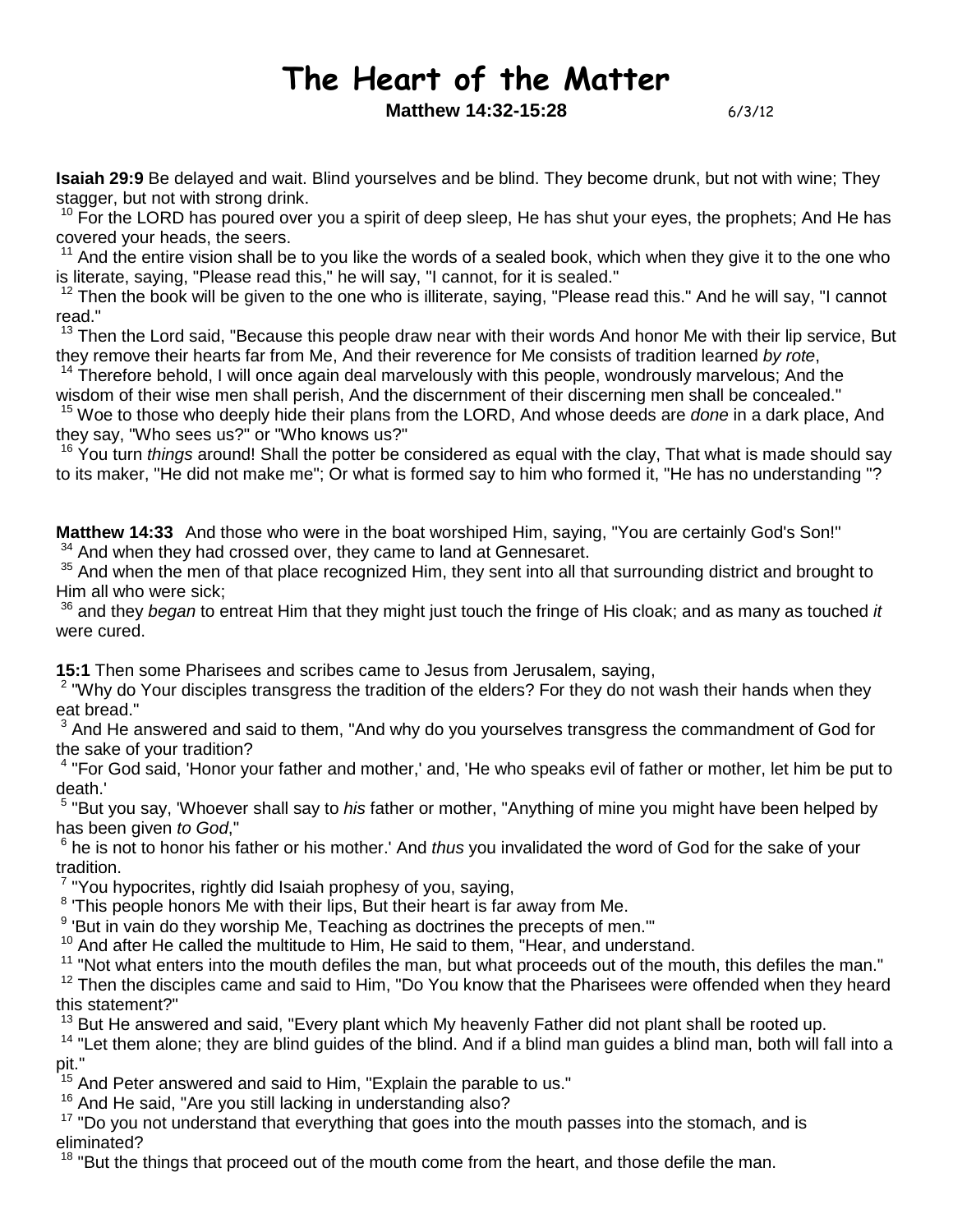<sup>19</sup> "For out of the heart come evil thoughts, murders, adulteries, fornications, thefts, false witness, slanders.

 $20$  "These are the things which defile the man; but to eat with unwashed hands does not defile the man."

 $21$  And Jesus went away from there, and withdrew into the district of Tyre and Sidon.

<sup>22</sup> And behold, a Canaanite woman came out from that region, and began to cry out, saying, "Have mercy on me, O Lord, Son of David; my daughter is cruelly demon-possessed."

 $^{23}$  But He did not answer her a word. And His disciples came to *Him* and kept asking Him, saving, "Send her away, for she is shouting out after us."

 $24$  But He answered and said, "I was sent only to the lost sheep of the house of Israel."

 $25$  But she came and began to bow down before Him, saying, "Lord, help me!"

 $26$  And He answered and said, "It is not good to take the children's bread and throw it to the dogs."

 $27$  But she said, "Yes, Lord; but even the dogs feed on the crumbs which fall from their masters' table."

 $28$  Then Jesus answered and said to her, "O woman, your faith is great; be it done for you as you wish." And her daughter was healed at once.

#### The heart of worship includes:

#### 1. Spirit

**John 4:23** "But an hour is coming, and now is, when the true worshipers shall worship the Father in spirit and truth; for such people the Father seeks to be His worshipers.

 $24$  "God is spirit, and those who worship Him must worship in spirit and truth."

**Philippians 3:3** for we are the *true* circumcision, who worship in the Spirit of God and glory in Christ Jesus and put no confidence in the flesh,

**Matthew 23:36** "Teacher, which is the great commandment in the Law?"

<sup>37</sup> And He said to him, "'You shall love the LORD your God with all your heart, and with all your soul, and with all your mind.'

<sup>38</sup> "This is the great and foremost commandment.

**Psalm 103:1** Bless the LORD, O my soul; And all that is within me, bless His holy name.

## 2. Truth

**John 4:23** "But an hour is coming, and now is, when the true worshipers shall worship the Father in spirit and truth; for such people the Father seeks to be His worshipers.

 $24$  "God is spirit, and those who worship Him must worship in spirit and truth."

**Job 1:20** Then Job arose and tore his robe and shaved his head, and he fell to the ground and worshiped.

**2 Samuel 12:20** So David arose from the ground, washed, anointed himself, and changed his clothes; and he came into the house of the LORD and worshiped.

**Acts 5:40** And they took his advice; and after calling the apostles in, they flogged them and ordered them to speak no more in the name of Jesus, and then released them.

<sup>41</sup> So they went on their way from the presence of the Council, rejoicing that they had been considered worthy to suffer shame for His name.